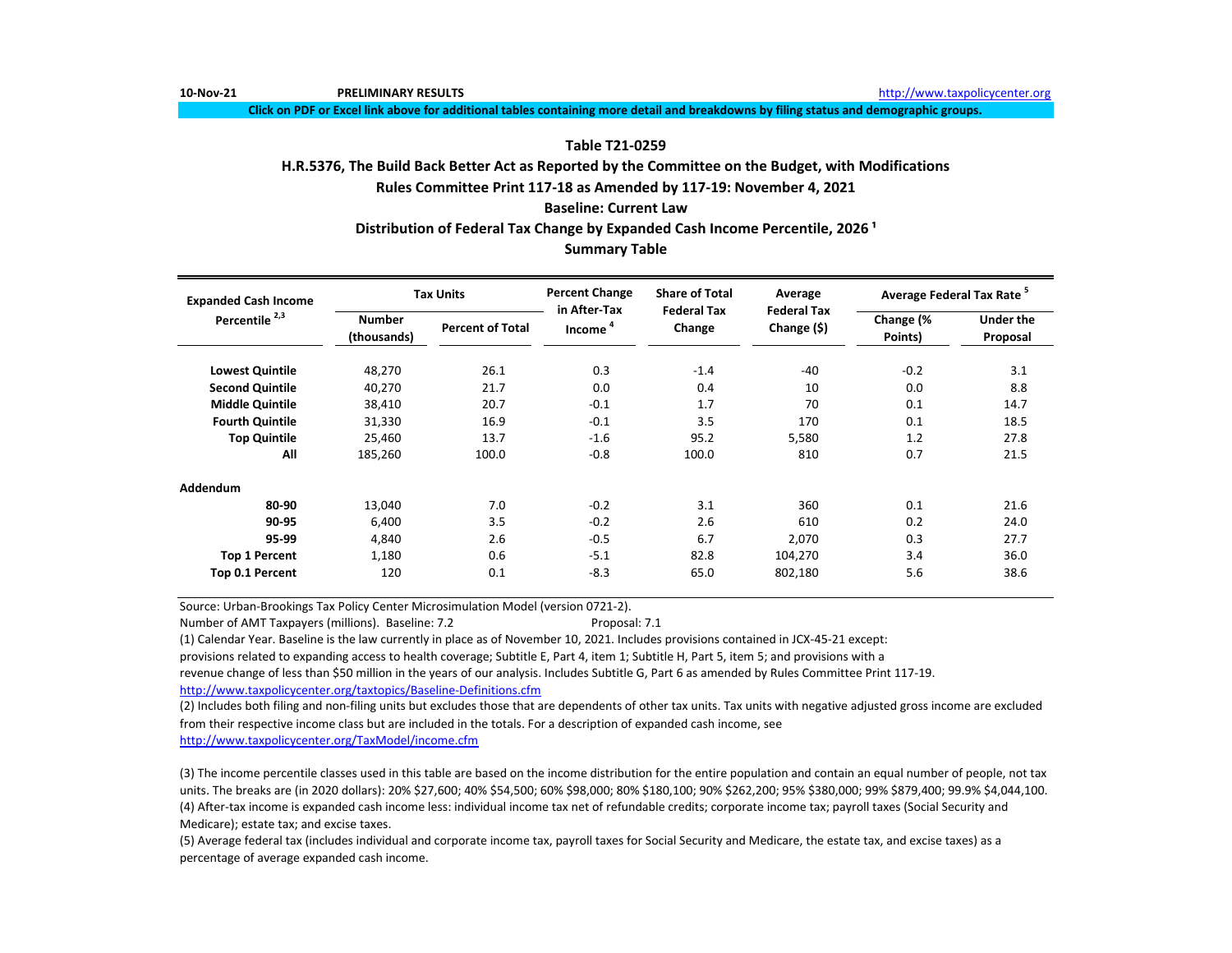## **H.R.5376, The Build Back Better Act as Reported by the Committee on the Budget, with Modifications Rules Committee Print 117-18 as Amended by 117-19: November 4, 2021 Baseline: Current Law Table T21-0259 Distribution of Federal Tax Change by Expanded Cash Income Percentile, 2026<sup>1</sup> Detail Table**

| <b>Expanded Cash Income</b> | Percent<br>Change in             | Share of<br>Total            |                | <b>Average Federal Tax Change</b> | <b>Share of Federal Taxes</b> |                       | Average Federal Tax Rate <sup>6</sup> |                              |
|-----------------------------|----------------------------------|------------------------------|----------------|-----------------------------------|-------------------------------|-----------------------|---------------------------------------|------------------------------|
| Percentile <sup>2,3</sup>   | After-Tax<br>Income <sup>4</sup> | <b>Federal Tax</b><br>Change | <b>Dollars</b> | Percent <sup>5</sup>              | Change (%<br>Points)          | Under the<br>Proposal | Change (%<br>Points)                  | <b>Under the</b><br>Proposal |
| <b>Lowest Quintile</b>      | 0.3                              | $-1.4$                       | $-40$          | $-7.2$                            | $-0.1$                        | 0.6                   | $-0.2$                                | 3.1                          |
| <b>Second Quintile</b>      | 0.0                              | 0.4                          | 10             | 0.3                               | $-0.1$                        | 3.3                   | 0.0                                   | 8.8                          |
| <b>Middle Quintile</b>      | $-0.1$                           | 1.7                          | 70             | 0.5                               | $-0.3$                        | 9.9                   | 0.1                                   | 14.7                         |
| <b>Fourth Quintile</b>      | $-0.1$                           | 3.5                          | 170            | 0.6                               | $-0.5$                        | 17.9                  | 0.1                                   | 18.5                         |
| <b>Top Quintile</b>         | $-1.6$                           | 95.2                         | 5.580          | 4.4                               | 0.8                           | 68.0                  | 1.2                                   | 27.8                         |
| All                         | $-0.8$                           | 100.0                        | 810            | 3.1                               | 0.0                           | 100.0                 | 0.7                                   | 21.5                         |
| Addendum                    |                                  |                              |                |                                   |                               |                       |                                       |                              |
| 80-90                       | $-0.2$                           | 3.1                          | 360            | 0.7                               | $-0.3$                        | 14.2                  | 0.1                                   | 21.6                         |
| 90-95                       | $-0.2$                           | 2.6                          | 610            | 0.7                               | $-0.3$                        | 11.1                  | 0.2                                   | 24.0                         |
| 95-99                       | $-0.5$                           | 6.7                          | 2,070          | 1.2                               | $-0.3$                        | 16.5                  | 0.3                                   | 27.7                         |
| <b>Top 1 Percent</b>        | $-5.1$                           | 82.8                         | 104,270        | 10.5                              | 1.8                           | 26.2                  | 3.4                                   | 36.0                         |
| Top 0.1 Percent             | $-8.3$                           | 65.0                         | 802,180        | 16.9                              | 1.6                           | 13.5                  | 5.6                                   | 38.6                         |

## **Baseline Distribution of Income and Federal Taxes** by Expanded Cash Income Percentile, 2026<sup>1</sup>

| <b>Expanded Cash Income</b> | <b>Tax Units</b>             |                     | Pre-Tax Income    |                     | <b>Federal Tax Burden</b> |                         | After-Tax Income  |                     | Average                    |
|-----------------------------|------------------------------|---------------------|-------------------|---------------------|---------------------------|-------------------------|-------------------|---------------------|----------------------------|
| Percentile <sup>2,3</sup>   | <b>Number</b><br>(thousands) | Percent of<br>Total | Average (dollars) | Percent of<br>Total | Average (dollars)         | <b>Percent of Total</b> | Average (dollars) | Percent of<br>Total | <b>Federal Tax</b><br>Rate |
| <b>Lowest Quintile</b>      | 48,270                       | 26.1                | 18,450            | 3.9                 | 620                       | 0.6                     | 17,840            | 4.7                 | 3.3                        |
| <b>Second Quintile</b>      | 40.270                       | 21.7                | 46.350            | 8.1                 | 4.090                     | 3.4                     | 42.270            | 9.3                 | 8.8                        |
| <b>Middle Quintile</b>      | 38,410                       | 20.7                | 86,510            | 14.4                | 12,690                    | 10.1                    | 73,820            | 15.5                | 14.7                       |
| <b>Fourth Quintile</b>      | 31,330                       | 16.9                | 153.930           | 20.9                | 28.290                    | 18.4                    | 125.640           | 21.6                | 18.4                       |
| <b>Top Quintile</b>         | 25,460                       | 13.7                | 476,950           | 52.7                | 127,060                   | 67.1                    | 349,880           | 48.8                | 26.6                       |
| All                         | 185,260                      | 100.0               | 124,480           | 100.0               | 26,010                    | 100.0                   | 98,470            | 100.0               | 20.9                       |
| Addendum                    |                              |                     |                   |                     |                           |                         |                   |                     |                            |
| 80-90                       | 13.040                       | 7.0                 | 250,570           | 14.2                | 53,710                    | 14.5                    | 196,850           | 14.1                | 21.4                       |
| 90-95                       | 6.400                        | 3.5                 | 359.840           | 10.0                | 85,570                    | 11.4                    | 274,270           | 9.6                 | 23.8                       |
| 95-99                       | 4.840                        | 2.6                 | 610.450           | 12.8                | 166,860                   | 16.8                    | 443,590           | 11.8                | 27.3                       |
| <b>Top 1 Percent</b>        | 1.180                        | 0.6                 | 3,056,980         | 15.7                | 996.390                   | 24.5                    | 2,060,590         | 13.4                | 32.6                       |
| Top 0.1 Percent             | 120                          | 0.1                 | 14,375,570        | 7.5                 | 4,745,640                 | 11.9                    | 9,629,930         | 6.4                 | 33.0                       |

Source: Urban-Brookings Tax Policy Center Microsimulation Model (version 0721-2).

Number of AMT Taxpayers (millions). Baseline: 7.2 Proposal: 7.1

(1) Calendar Year. Baseline is the law currently in place as of November 10, 2021. Includes provisions contained in JCX-45-21 except:

provisions related to expanding access to health coverage; Subtitle E, Part 4, item 1; Subtitle H, Part 5, item 5; and provisions with a

revenue change of less than \$50 million in the years of our analysis. Includes Subtitle G, Part 6 as amended by Rules Committee Print 117-19.

<http://www.taxpolicycenter.org/taxtopics/Baseline-Definitions.cfm>

(2) Includes both filing and non-filing units but excludes those that are dependents of other tax units. Tax units with negative adjusted gross income are excluded from their respective income class but are included in the totals. For a description of expanded cash income, see

[http://www.taxpolicycente](http://www.taxpolicycenter.org/TaxModel/income.cfm)r.org/TaxModel/income.cfm

(3) The income percentile classes used in this table are based on the income distribution for the entire population and contain an equal number of people, not tax units. The breaks are (in 2020 dollars): 20% \$27,600; 40% \$54,500; 60% \$98,000; 80% \$180,100; 90% \$262,200; 95% \$380,000; 99% \$879,400; 99.9% \$4,044,100.

(4) After-tax income is expanded cash income less: individual income tax net of refundable credits; corporate income tax; payroll taxes (Social Security and Medicare); estate tax; and excise taxes.

(5) For income categories for which the baseline tax burden is negative, a positive percent change in average federal tax indicates a net increase in federal subsidies, and a negative percent change indicates a net decrease in federal subsidies.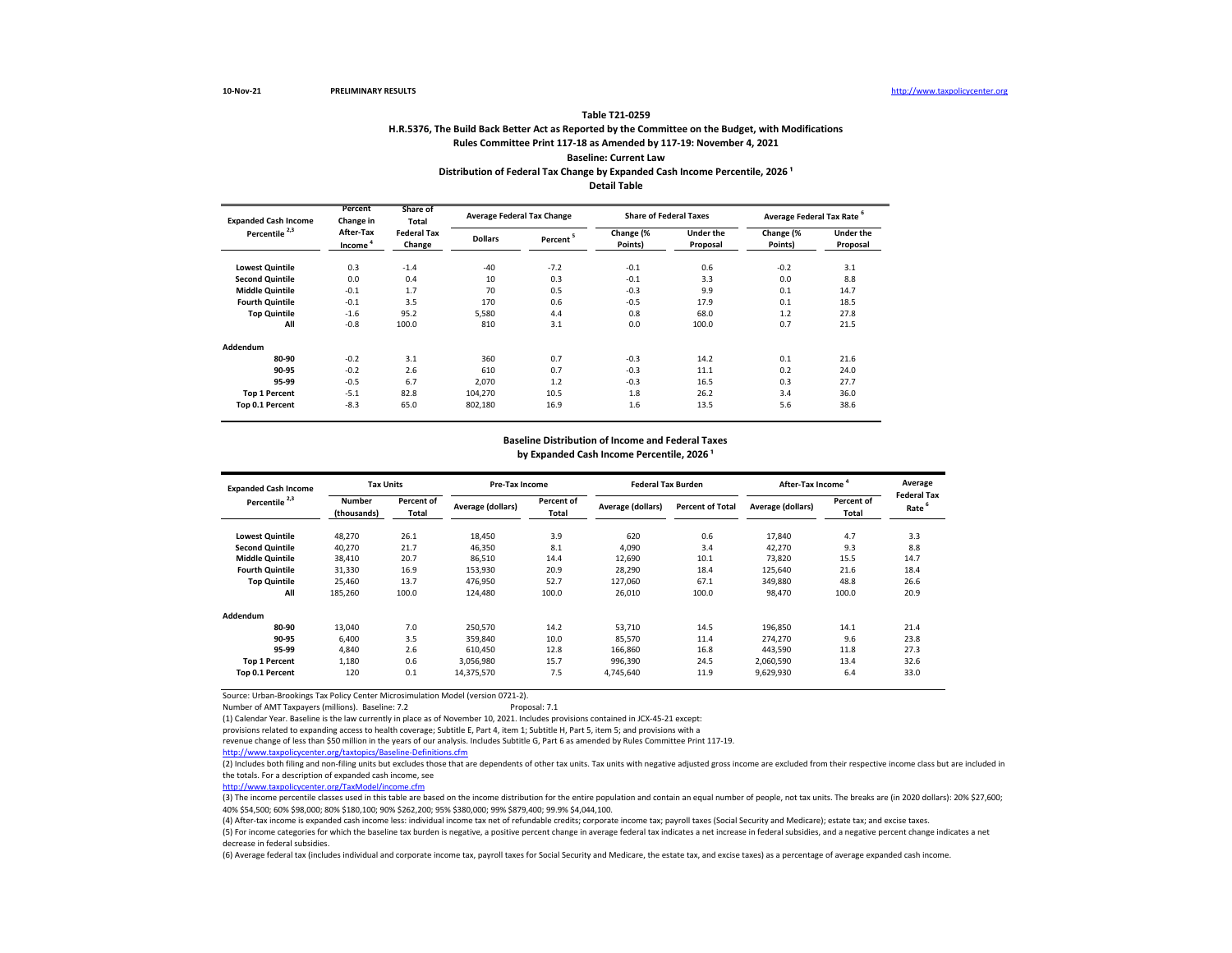## **H.R.5376, The Build Back Better Act as Reported by the Committee on the Budget, with Modifications Rules Committee Print 117-18 as Amended by 117-19: November 4, 2021 Baseline: Current Law**

### Distribution of Federal Tax Change by Expanded Cash Income Percentile Adjusted for Family Size, 2026<sup>1</sup>

**Detail Table**

| <b>Expanded Cash Income</b> | Percent<br>Change in | Share of<br>Total            | <b>Average Federal Tax Change</b> |                      | <b>Share of Federal Taxes</b> |                       | Average Federal Tax Rate <sup>6</sup> |                       |  |
|-----------------------------|----------------------|------------------------------|-----------------------------------|----------------------|-------------------------------|-----------------------|---------------------------------------|-----------------------|--|
| Percentile <sup>2,3</sup>   | After-Tax<br>Income  | <b>Federal Tax</b><br>Change | <b>Dollars</b>                    | Percent <sup>5</sup> | Change (%<br>Points)          | Under the<br>Proposal | Change (%<br>Points)                  | Under the<br>Proposal |  |
| <b>Lowest Quintile</b>      | 0.4                  | $-2.0$                       | $-70$                             | $-141.0$             | $-0.1$                        | 0.0                   | $-0.4$                                | $-0.1$                |  |
| <b>Second Quintile</b>      | 0.0                  | 0.4                          | 20                                | 0.4                  | $-0.1$                        | 2.6                   | 0.0                                   | 8.1                   |  |
| <b>Middle Quintile</b>      | $-0.1$               | 1.1                          | 50                                | 0.5                  | $-0.2$                        | 7.7                   | 0.1                                   | 13.1                  |  |
| <b>Fourth Quintile</b>      | $-0.1$               | 2.9                          | 120                               | 0.5                  | $-0.4$                        | 17.1                  | 0.1                                   | 18.0                  |  |
| <b>Top Quintile</b>         | $-1.5$               | 96.9                         | 4.490                             | 4.2                  | 0.8                           | 72.2                  | 1.1                                   | 27.4                  |  |
| All                         | $-0.8$               | 100.0                        | 810                               | 3.1                  | 0.0                           | 100.0                 | 0.7                                   | 21.5                  |  |
| Addendum                    |                      |                              |                                   |                      |                               |                       |                                       |                       |  |
| 80-90                       | $-0.2$               | 3.3                          | 300                               | 0.7                  | $-0.4$                        | 15.2                  | 0.1                                   | 21.3                  |  |
| 90-95                       | $-0.2$               | 2.9                          | 540                               | 0.7                  | $-0.3$                        | 11.9                  | 0.2                                   | 23.7                  |  |
| 95-99                       | $-0.5$               | 7.1                          | 1.710                             | 1.2                  | $-0.3$                        | 17.8                  | 0.3                                   | 27.2                  |  |
| <b>Top 1 Percent</b>        | $-4.8$               | 83.6                         | 85,370                            | 10.1                 | 1.7                           | 27.3                  | 3.3                                   | 35.7                  |  |
| Top 0.1 Percent             | $-8.1$               | 65.9                         | 678,410                           | 16.5                 | 1.6                           | 14.0                  | 5.4                                   | 38.4                  |  |

### **Baseline Distribution of Income and Federal Taxes**

by Expanded Cash Income Percentile Adjusted for Family Size, 2026<sup>1</sup>

| <b>Expanded Cash Income</b> | <b>Tax Units</b>      |                     | <b>Pre-Tax Income</b> |                            | <b>Federal Tax Burden</b> |                         | After-Tax Income  |                     | Average<br><b>Federal Tax</b> |
|-----------------------------|-----------------------|---------------------|-----------------------|----------------------------|---------------------------|-------------------------|-------------------|---------------------|-------------------------------|
| Percentile <sup>2,3</sup>   | Number<br>(thousands) | Percent of<br>Total | Average (dollars)     | Percent of<br><b>Total</b> | Average (dollars)         | <b>Percent of Total</b> | Average (dollars) | Percent of<br>Total | Rate                          |
| <b>Lowest Quintile</b>      | 40.200                | 21.7                | 17.480                | 3.1                        | 50                        | 0.0                     | 17,430            | 3.8                 | 0.3                           |
| <b>Second Quintile</b>      | 38,410                | 20.7                | 41,500                | 6.9                        | 3,350                     | 2.7                     | 38,150            | 8.0                 | 8.1                           |
| <b>Middle Quintile</b>      | 37,700                | 20.4                | 77,520                | 12.7                       | 10,110                    | 7.9                     | 67,410            | 13.9                | 13.0                          |
| <b>Fourth Quintile</b>      | 35,220                | 19.0                | 134,340               | 20.5                       | 24.040                    | 17.6                    | 110,300           | 21.3                | 17.9                          |
| <b>Top Quintile</b>         | 32,200                | 17.4                | 406,660               | 56.8                       | 106,960                   | 71.5                    | 299,700           | 52.9                | 26.3                          |
| All                         | ###########           | 100.0               | 124,480               | 100.0                      | 26.010                    | 100.0                   | 98,470            | 100.0               | 20.9                          |
| Addendum                    |                       |                     |                       |                            |                           |                         |                   |                     |                               |
| 80-90                       | 16,500                | 8.9                 | 214.460               | 15.4                       | 45.470                    | 15.6                    | 168,990           | 15.3                | 21.2                          |
| 90-95                       | 8.040                 | 4.3                 | 310,550               | 10.8                       | 73.030                    | 12.2                    | 237,510           | 10.5                | 23.5                          |
| 95-99                       | 6.200                 | 3.4                 | 524.480               | 14.1                       | 140.970                   | 18.1                    | 383,510           | 13.0                | 26.9                          |
| <b>Top 1 Percent</b>        | 1.460                 | 0.8                 | 2.607.010             | 16.5                       | 844,150                   | 25.6                    | 1,762,860         | 14.1                | 32.4                          |
| Top 0.1 Percent             | 150                   | 0.1                 | 12,499,220            | 7.9                        | 4.124.620                 | 12.4                    | 8,374,600         | 6.7                 | 33.0                          |

Source: Urban-Brookings Tax Policy Center Microsimulation Model (version 0721-2).

Number of AMT Taxpayers (millions). Baseline: 7.2 Proposal: 7.1

(1) Calendar Year. Baseline is the law currently in place as of November 10, 2021. Includes provisions contained in JCX-45-21 except:

provisions related to expanding access to health coverage; Subtitle E, Part 4, item 1; Subtitle H, Part 5, item 5; and provisions with a

revenue change of less than \$50 million in the years of our analysis. Includes Subtitle G, Part 6 as amended by Rules Committee Print 117-19.

<http://www.taxpolicycenter.org/taxtopics/Baseline-Definitions.cfm>

(2) Includes both filing and non-filing units but excludes those that are dependents of other tax units. Tax units with negative adjusted gross income are excluded from their respective income class but are included in the totals. For a description of expanded cash income, see

[http://www.taxpolicycente](http://www.taxpolicycenter.org/TaxModel/income.cfm)r.org/TaxModel/income.cfm

(3) The income percentile classes used in this table are based on the income distribution for the entire population and contain an equal number of people, not tax units. The incomes used are adjusted for family size by dividing by the square root of the number of people in the tax unit. The resulting percentile breaks are (in 2020 dollars): 20% \$19,300; 40% \$37,900; 60% \$66,000; 80% \$110,600; 90% \$160,100; 90% \$160,100; 95% \$226,200; 99% \$513,900; 99.9% \$2,312,700.

(4) After-tax income is expanded cash income less: individual income tax net of refundable credits; corporate income tax; payroll taxes (Social Security and Medicare); estate tax; and excise taxes. (5) For income categories for which the baseline tax burden is negative, a positive percent change in average federal tax indicates a net increase in federal subsidies, and a negative percent change indicates a net decrease in federal subsidies.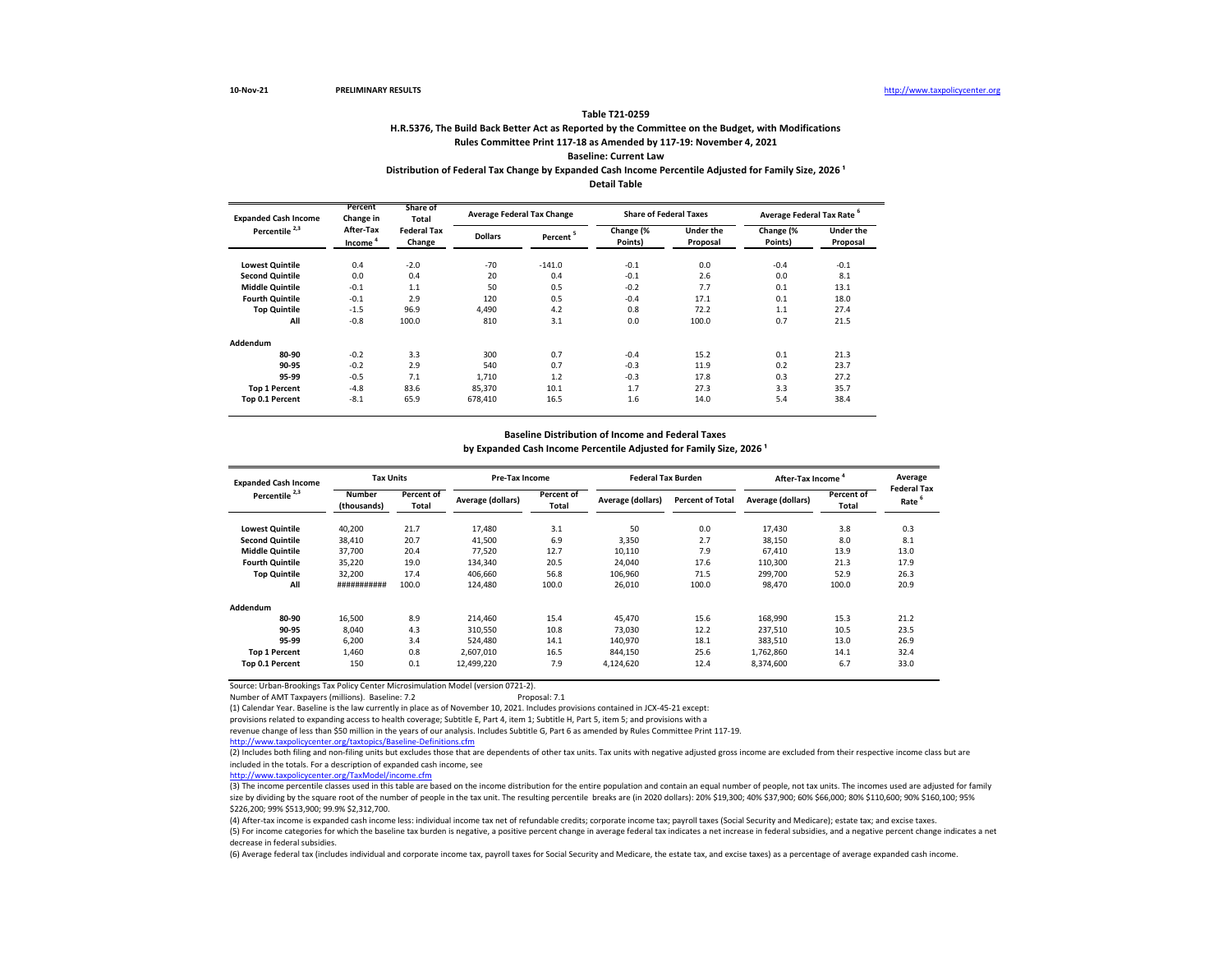## **H.R.5376, The Build Back Better Act as Reported by the Committee on the Budget, with Modifications Rules Committee Print 117-18 as Amended by 117-19: November 4, 2021 Baseline: Current Law Distribution of Federal Tax Change by Expanded Cash Income Percentile Adjusted for Family Size, 2026 ¹ Detail Table - Single Tax Units**

| <b>Expanded Cash Income</b> | Percent<br>Change in             | Share of<br>Total            |                | <b>Average Federal Tax Change</b> | <b>Share of Federal Taxes</b> |                       | Average Federal Tax Rate <sup>6</sup> |                       |  |
|-----------------------------|----------------------------------|------------------------------|----------------|-----------------------------------|-------------------------------|-----------------------|---------------------------------------|-----------------------|--|
| Percentile <sup>2,3</sup>   | After-Tax<br>Income <sup>4</sup> | <b>Federal Tax</b><br>Change | <b>Dollars</b> | Percent <sup>5</sup>              | Change (%<br>Points)          | Under the<br>Proposal | Change (%<br>Points)                  | Under the<br>Proposal |  |
| <b>Lowest Quintile</b>      | 0.1                              | $-1.3$                       | $-10$          | $-2.1$                            | $-0.1$                        | 1.1                   | $-0.1$                                | 3.8                   |  |
| <b>Second Quintile</b>      | $-0.1$                           | 2.9                          | 30             | 1.0                               | $-0.1$                        | 5.3                   | 0.1                                   | 9.2                   |  |
| <b>Middle Quintile</b>      | $-0.1$                           | 4.5                          | 50             | 0.7                               | $-0.2$                        | 13.0                  | 0.1                                   | 13.9                  |  |
| <b>Fourth Quintile</b>      | $-0.2$                           | 8.4                          | 130            | 0.7                               | $-0.3$                        | 23.8                  | 0.1                                   | 19.3                  |  |
| <b>Top Quintile</b>         | $-1.1$                           | 84.9                         | 2.000          | 2.9                               | 0.5                           | 56.5                  | 0.8                                   | 27.5                  |  |
| All                         | $-0.5$                           | 100.0                        | 250            | 1.9                               | 0.0                           | 100.0                 | 0.4                                   | 19.6                  |  |
| Addendum                    |                                  |                              |                |                                   |                               |                       |                                       |                       |  |
| 80-90                       | $-0.2$                           | 6.4                          | 270            | 0.8                               | $-0.2$                        | 15.6                  | 0.2                                   | 22.9                  |  |
| 90-95                       | $-0.3$                           | 5.1                          | 510            | 0.9                               | $-0.1$                        | 10.3                  | 0.2                                   | 24.6                  |  |
| 95-99                       | $-0.4$                           | 8.0                          | 1,120          | 1.1                               | $-0.1$                        | 13.5                  | 0.3                                   | 27.7                  |  |
| <b>Top 1 Percent</b>        | $-3.9$                           | 65.3                         | 44,310         | 7.7                               | 0.9                           | 17.2                  | 2.6                                   | 36.4                  |  |
| Top 0.1 Percent             | $-6.9$                           | 52.3                         | 379,590        | 13.0                              | 0.8                           | 8.5                   | 4.5                                   | 39.4                  |  |

## **Baseline Distribution of Income and Federal Taxes** by Expanded Cash Income Percentile Adjusted for Family Size, 2026<sup>1</sup>

| <b>Expanded Cash Income</b> | <b>Tax Units</b>      |                     | <b>Pre-Tax Income</b> |                     | <b>Federal Tax Burden</b> |                         | After-Tax Income <sup>4</sup> | Average             |                            |
|-----------------------------|-----------------------|---------------------|-----------------------|---------------------|---------------------------|-------------------------|-------------------------------|---------------------|----------------------------|
| Percentile <sup>2,3</sup>   | Number<br>(thousands) | Percent of<br>Total | Average (dollars)     | Percent of<br>Total | Average (dollars)         | <b>Percent of Total</b> | Average (dollars)             | Percent of<br>Total | <b>Federal Tax</b><br>Rate |
| <b>Lowest Quintile</b>      | 25,690                | 28.2                | 13,920                | 5.8                 | 540                       | 1.2                     | 13,380                        | 6.9                 | 3.9                        |
| <b>Second Quintile</b>      | 20,990                | 23.1                | 32,930                | 11.2                | 3,000                     | 5.3                     | 29,930                        | 12.6                | 9.1                        |
| <b>Middle Quintile</b>      | 18,880                | 20.8                | 59,700                | 18.3                | 8,230                     | 13.2                    | 51,470                        | 19.6                | 13.8                       |
| <b>Fourth Quintile</b>      | 15,020                | 16.5                | 98.770                | 24.1                | 18,910                    | 24.1                    | 79,860                        | 24.1                | 19.1                       |
| <b>Top Quintile</b>         | 9,580                 | 10.5                | 258,540               | 40.3                | 69,000                    | 56.0                    | 189,540                       | 36.5                | 26.7                       |
| All                         | 90,980                | 100.0               | 67,570                | 100.0               | 12,970                    | 100.0                   | 54,600                        | 100.0               | 19.2                       |
| Addendum                    |                       |                     |                       |                     |                           |                         |                               |                     |                            |
| 80-90                       | 5,350                 | 5.9                 | 153,190               | 13.3                | 34,760                    | 15.8                    | 118,420                       | 12.8                | 22.7                       |
| 90-95                       | 2,290                 | 2.5                 | 220,250               | 8.2                 | 53,680                    | 10.4                    | 166,560                       | 7.7                 | 24.4                       |
| 95-99                       | 1,610                 | 1.8                 | 364,290               | 9.5                 | 99,720                    | 13.6                    | 264,570                       | 8.6                 | 27.4                       |
| <b>Top 1 Percent</b>        | 330                   | 0.4                 | 1,708,260             | 9.2                 | 577,520                   | 16.2                    | 1,130,730                     | 7.6                 | 33.8                       |
| Top 0.1 Percent             | 30                    | 0.0                 | 8,398,660             | 4.2                 | 2,926,200                 | 7.7                     | 5,472,460                     | 3.4                 | 34.8                       |

Source: Urban-Brookings Tax Policy Center Microsimulation Model (version 0721-2).

(1) Calendar Year. Baseline is the law currently in place as of November 10, 2021. Includes provisions contained in JCX-45-21 except:

provisions related to expanding access to health coverage; Subtitle E, Part 4, item 1; Subtitle H, Part 5, item 5; and provisions with a

revenue change of less than \$50 million in the years of our analysis. Includes Subtitle G, Part 6 as amended by Rules Committee Print 117-19.

<http://www.taxpolicycenter.org/taxtopics/Baseline-Definitions.cfm>

(2) Includes both filing and non-filing units but excludes those that are dependents of other tax units. Tax units with negative adjusted gross income are excluded from their respective income class but are included in the totals. For a description of expanded cash income, see

[http://www.taxpolicycente](http://www.taxpolicycenter.org/TaxModel/income.cfm)r.org/TaxModel/income.cfm

(3) The income percentile classes used in this table are based on the income distribution for the entire population and contain an equal number of people, not tax units. The incomes used are adjusted for family size by dividing by the square root of the number of people in the tax unit. The resulting percentile breaks are (in 2020 dollars): 20% \$19,300; 40% \$37,900; 60% \$66,000; 80% \$110,600; 90% \$160,100; 95% \$226,200; 99% \$513,900; 99.9% \$2,312,700.

(4) After-tax income is expanded cash income less: individual income tax net of refundable credits; corporate income tax; payroll taxes (Social Security and Medicare); estate tax; and excise taxes.

(5) For income categories for which the baseline tax burden is negative, a positive percent change in average federal tax indicates a net increase in federal subsidies, and a negative percent change indicates a net decrease in federal subsidies.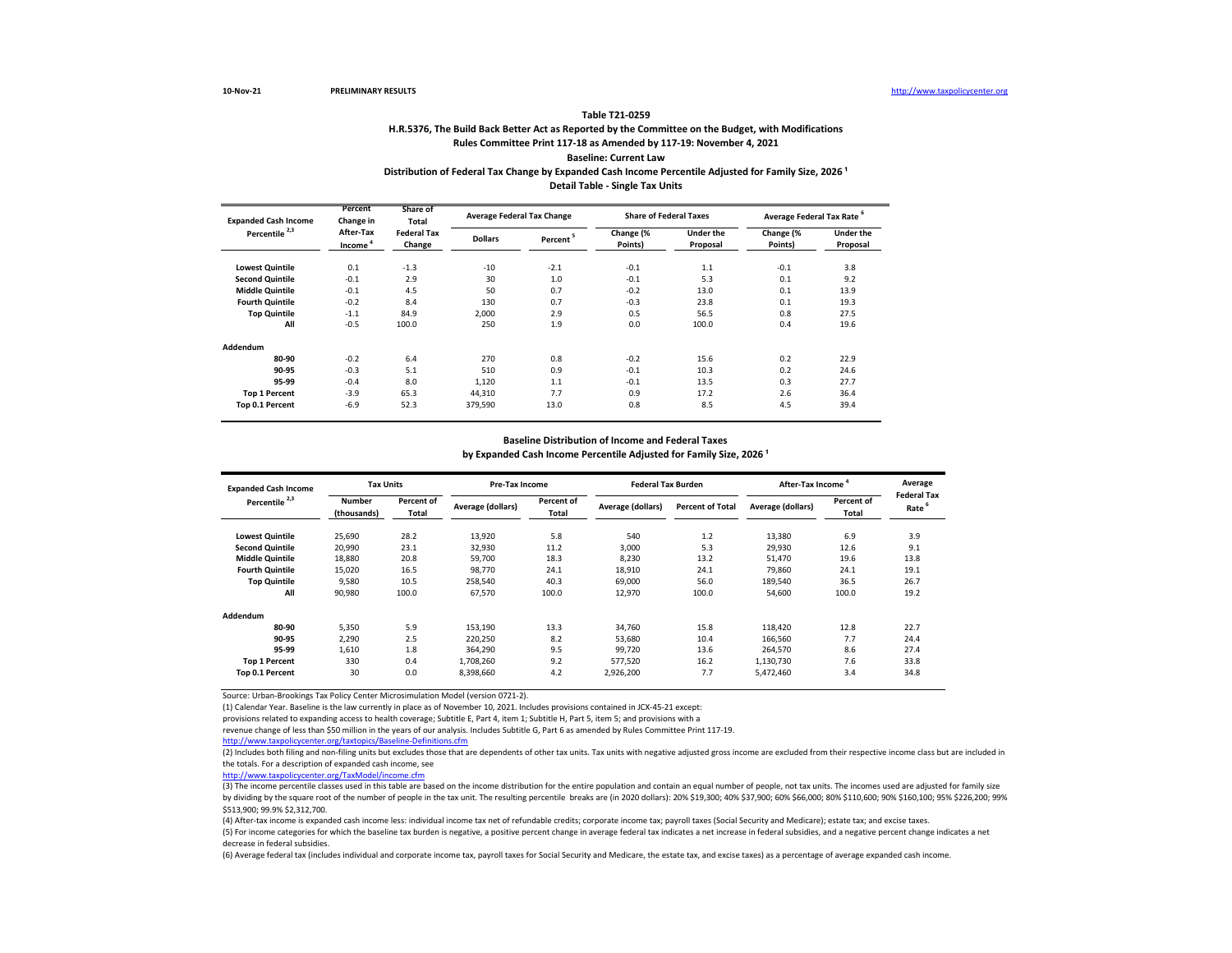## **H.R.5376, The Build Back Better Act as Reported by the Committee on the Budget, with Modifications Rules Committee Print 117-18 as Amended by 117-19: November 4, 2021 Baseline: Current Law Distribution of Federal Tax Change by Expanded Cash Income Percentile Adjusted for Family Size, 2026 ¹ Detail Table - Married Tax Units Filing Jointly**

| <b>Expanded Cash Income</b> | Percent<br>Change in             | Share of<br>Total            |                | <b>Average Federal Tax Change</b> | <b>Share of Federal Taxes</b> |                       | Average Federal Tax Rate <sup>6</sup> |                              |
|-----------------------------|----------------------------------|------------------------------|----------------|-----------------------------------|-------------------------------|-----------------------|---------------------------------------|------------------------------|
| Percentile <sup>2,3</sup>   | After-Tax<br>Income <sup>4</sup> | <b>Federal Tax</b><br>Change | <b>Dollars</b> | Percent <sup>5</sup>              | Change (%<br>Points)          | Under the<br>Proposal | Change (%<br>Points)                  | <b>Under the</b><br>Proposal |
| <b>Lowest Quintile</b>      | 0.8                              | $-1.2$                       | $-190$         | $-98.1$                           | 0.0                           | 0.0                   | $-0.8$                                | 0.0                          |
| <b>Second Quintile</b>      | 0.0                              | 0.0                          | $-10$          | $-0.1$                            | 0.0                           | 1.0                   | 0.0                                   | 6.6                          |
| <b>Middle Quintile</b>      | $-0.1$                           | 0.5                          | 40             | 0.4                               | $-0.1$                        | 4.5                   | 0.0                                   | 12.0                         |
| <b>Fourth Quintile</b>      | $-0.1$                           | 1.9                          | 130            | 0.5                               | $-0.4$                        | 14.0                  | 0.1                                   | 17.0                         |
| <b>Top Quintile</b>         | $-1.5$                           | 98.1                         | 5.240          | 4.2                               | 0.6                           | 80.2                  | 1.1                                   | 27.2                         |
| All                         | $-1.0$                           | 100.0                        | 1,670          | 3.4                               | 0.0                           | 100.0                 | 0.8                                   | 23.1                         |
| Addendum                    |                                  |                              |                |                                   |                               |                       |                                       |                              |
| 80-90                       | $-0.2$                           | 3.0                          | 330            | 0.6                               | $-0.4$                        | 15.5                  | 0.1                                   | 20.7                         |
| 90-95                       | $-0.2$                           | 2.7                          | 560            | 0.7                               | $-0.4$                        | 13.1                  | 0.2                                   | 23.4                         |
| 95-99                       | $-0.5$                           | 7.6                          | 1.950          | 1.2                               | $-0.4$                        | 20.6                  | 0.3                                   | 27.1                         |
| <b>Top 1 Percent</b>        | $-4.7$                           | 84.8                         | 89,480         | 9.9                               | 1.8                           | 31.1                  | 3.2                                   | 35.3                         |
| Top 0.1 Percent             | $-7.9$                           | 64.7                         | 708,750        | 16.2                              | 1.7                           | 15.3                  | 5.3                                   | 38.1                         |

## **Baseline Distribution of Income and Federal Taxes** by Expanded Cash Income Percentile Adjusted for Family Size, 2026<sup>1</sup>

| <b>Expanded Cash Income</b> | <b>Tax Units</b>      |                     | Pre-Tax Income    |                            | <b>Federal Tax Burden</b> |                         | After-Tax Income <sup>4</sup> | Average<br><b>Federal Tax</b> |                   |
|-----------------------------|-----------------------|---------------------|-------------------|----------------------------|---------------------------|-------------------------|-------------------------------|-------------------------------|-------------------|
| Percentile <sup>2,3</sup>   | Number<br>(thousands) | Percent of<br>Total | Average (dollars) | Percent of<br><b>Total</b> | Average (dollars)         | <b>Percent of Total</b> | Average (dollars)             | Percent of<br>Total           | Rate <sup>5</sup> |
| <b>Lowest Quintile</b>      | 7,140                 | 10.8                | 23,360            | 1.2                        | 190                       | 0.0                     | 23,170                        | 1.5                           | 0.8               |
| <b>Second Quintile</b>      | 8,970                 | 13.6                | 53,730            | 3.3                        | 3,540                     | 1.0                     | 50,190                        | 4.0                           | 6.6               |
| <b>Middle Quintile</b>      | 12,420                | 18.8                | 100.440           | 8.6                        | 11.970                    | 4.6                     | 88.480                        | 9.8                           | 11.9              |
| <b>Fourth Quintile</b>      | 16,450                | 24.9                | 167.150           | 19.0                       | 28.340                    | 14.4                    | 138.810                       | 20.3                          | 17.0              |
| <b>Top Quintile</b>         | 20,650                | 31.2                | 477.430           | 68.0                       | 124.810                   | 79.6                    | 352,620                       | 64.6                          | 26.1              |
| All                         | 66,160                | 100.0               | 219,250           | 100.0                      | 48,920                    | 100.0                   | 170,330                       | 100.0                         | 22.3              |
| Addendum                    |                       |                     |                   |                            |                           |                         |                               |                               |                   |
| 80-90                       | 10,020                | 15.1                | 249,640           | 17.2                       | 51,400                    | 15.9                    | 198,240                       | 17.6                          | 20.6              |
| 90-95                       | 5.280                 | 8.0                 | 353.930           | 12.9                       | 82,310                    | 13.4                    | 271.630                       | 12.7                          | 23.3              |
| 95-99                       | 4,310                 | 6.5                 | 590.450           | 17.5                       | 157.880                   | 21.0                    | 432,570                       | 16.5                          | 26.7              |
| <b>Top 1 Percent</b>        | 1,050                 | 1.6                 | 2,819,830         | 20.3                       | 907.140                   | 29.3                    | 1,912,690                     | 17.7                          | 32.2              |
| Top 0.1 Percent             | 100                   | 0.2                 | 13,361,240        | 9.3                        | 4,375,930                 | 13.6                    | 8,985,310                     | 8.0                           | 32.8              |

Source: Urban-Brookings Tax Policy Center Microsimulation Model (version 0721-2).

(1) Calendar Year. Baseline is the law currently in place as of November 10, 2021. Includes provisions contained in JCX-45-21 except:

provisions related to expanding access to health coverage; Subtitle E, Part 4, item 1; Subtitle H, Part 5, item 5; and provisions with a

revenue change of less than \$50 million in the years of our analysis. Includes Subtitle G, Part 6 as amended by Rules Committee Print 117-19.

<http://www.taxpolicycenter.org/taxtopics/Baseline-Definitions.cfm>

(2) Includes both filing and non-filing units but excludes those that are dependents of other tax units. Tax units with negative adjusted gross income are excluded from their respective income class but are included in the totals. For a description of expanded cash income, see

[http://www.taxpolicycente](http://www.taxpolicycenter.org/TaxModel/income.cfm)r.org/TaxModel/income.cfm

(3) The income percentile classes used in this table are based on the income distribution for the entire population and contain an equal number of people, not tax units. The incomes used are adjusted for family size by dividing by the square root of the number of people in the tax unit. The resulting percentile breaks are (in 2020 dollars): 20% \$19,300; 40% \$37,900; 60% \$66,000; 80% \$110,600; 90% \$160,100; 95% \$226,200; 99% \$513,900; 99.9% \$2,312,700.

(4) After-tax income is expanded cash income less: individual income tax net of refundable credits; corporate income tax; payroll taxes (Social Security and Medicare); estate tax; and excise taxes.

(5) For income categories for which the baseline tax burden is negative, a positive percent change in average federal tax indicates a net increase in federal subsidies, and a negative percent change indicates a net decrease in federal subsidies.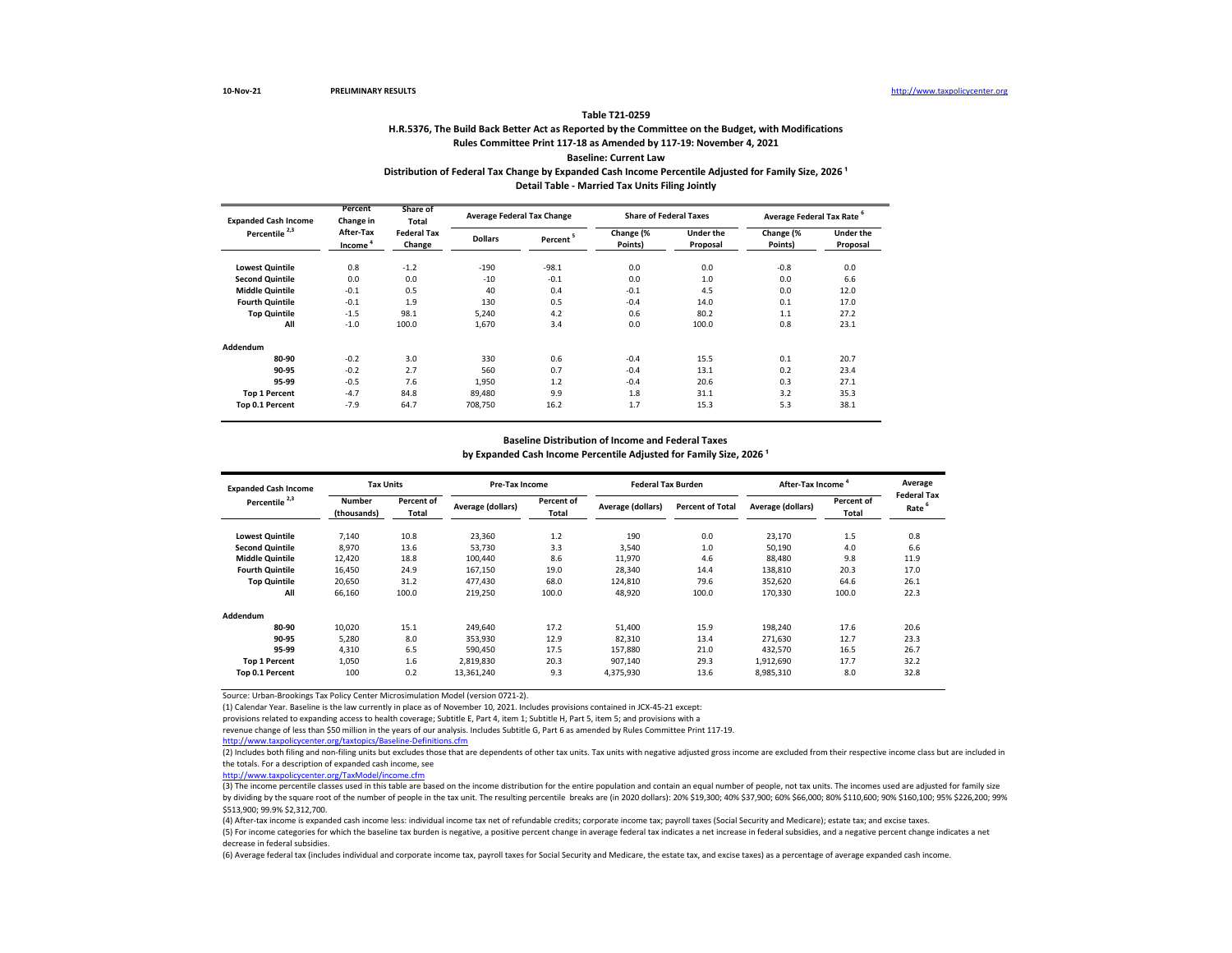## **H.R.5376, The Build Back Better Act as Reported by the Committee on the Budget, with Modifications Rules Committee Print 117-18 as Amended by 117-19: November 4, 2021 Baseline: Current Law Distribution of Federal Tax Change by Expanded Cash Income Percentile Adjusted for Family Size, 2026 ¹ Detail Table - Head of Household Tax Units**

| <b>Expanded Cash Income</b> | Percent<br>Change in             | Share of<br>Total            |                | <b>Average Federal Tax Change</b> | <b>Share of Federal Taxes</b> |                       | Average Federal Tax Rate <sup>6</sup> |                       |
|-----------------------------|----------------------------------|------------------------------|----------------|-----------------------------------|-------------------------------|-----------------------|---------------------------------------|-----------------------|
| Percentile <sup>2,3</sup>   | After-Tax<br>Income <sup>4</sup> | <b>Federal Tax</b><br>Change | <b>Dollars</b> | Percent <sup>5</sup>              | Change (%<br>Points)          | Under the<br>Proposal | Change (%<br>Points)                  | Under the<br>Proposal |
| <b>Lowest Quintile</b>      | 0.7                              | $-22.9$                      | $-180$         | 9.0                               | $-0.4$                        | $-5.8$                | $-0.7$                                | $-8.9$                |
| <b>Second Quintile</b>      | 0.0                              | $-1.1$                       | $-10$          | $-0.2$                            | $-0.3$                        | 11.0                  | 0.0                                   | 7.5                   |
| <b>Middle Quintile</b>      | 0.0                              | 2.0                          | 20             | 0.2                               | $-0.5$                        | 24.7                  | 0.0                                   | 13.6                  |
| <b>Fourth Quintile</b>      | $-0.1$                           | 4.1                          | 80             | 0.3                               | $-0.5$                        | 28.4                  | 0.1                                   | 19.2                  |
| <b>Top Quintile</b>         | $-2.2$                           | 118.1                        | 5.970          | 6.3                               | 1.6                           | 41.7                  | 1.6                                   | 27.5                  |
| All                         | $-0.4$                           | 100.0                        | 230            | 2.2                               | 0.0                           | 100.0                 | 0.3                                   | 14.4                  |
| Addendum                    |                                  |                              |                |                                   |                               |                       |                                       |                       |
| 80-90                       | $-0.1$                           | 2.5                          | 210            | 0.4                               | $-0.2$                        | 12.4                  | 0.1                                   | 22.2                  |
| 90-95                       | $-0.2$                           | 1.8                          | 370            | 0.6                               | $-0.1$                        | 6.8                   | 0.1                                   | 23.2                  |
| 95-99                       | $-0.4$                           | 3.2                          | 1.520          | 1.1                               | $-0.1$                        | 5.9                   | 0.3                                   | 27.0                  |
| <b>Top 1 Percent</b>        | $-7.7$                           | 110.6                        | 179,790        | 16.3                              | 2.0                           | 16.6                  | 5.2                                   | 37.3                  |
| Top 0.1 Percent             | $-11.0$                          | 101.5                        | 1,565,780      | 22.7                              | 1.9                           | 11.6                  | 7.4                                   | 40.1                  |

## **Baseline Distribution of Income and Federal Taxes** by Expanded Cash Income Percentile Adjusted for Family Size, 2026<sup>1</sup>

| <b>Expanded Cash Income</b> | <b>Tax Units</b>             |                     | Pre-Tax Income    |                     | <b>Federal Tax Burden</b> |                         | After-Tax Income  |                     | Average<br><b>Federal Tax</b> |
|-----------------------------|------------------------------|---------------------|-------------------|---------------------|---------------------------|-------------------------|-------------------|---------------------|-------------------------------|
| Percentile <sup>2,3</sup>   | <b>Number</b><br>(thousands) | Percent of<br>Total | Average (dollars) | Percent of<br>Total | Average (dollars)         | <b>Percent of Total</b> | Average (dollars) | Percent of<br>Total | Rate                          |
| <b>Lowest Quintile</b>      | 6,920                        | 29.4                | 24,750            | 9.5                 | $-2,020$                  | $-5.5$                  | 26,770            | 11.9                | $-8.2$                        |
| <b>Second Quintile</b>      | 7.510                        | 31.9                | 51,200            | 21.2                | 3.820                     | 11.3                    | 47,380            | 22.9                | 7.5                           |
| <b>Middle Quintile</b>      | 5,280                        | 22.4                | 89,870            | 26.2                | 12,150                    | 25.2                    | 77,720            | 26.3                | 13.5                          |
| <b>Fourth Quintile</b>      | 2.700                        | 11.5                | 143,110           | 21.3                | 27,340                    | 28.9                    | 115,770           | 20.0                | 19.1                          |
| <b>Top Quintile</b>         | 1,090                        | 4.6                 | 364,270           | 21.8                | 94,190                    | 40.1                    | 270,080           | 18.8                | 25.9                          |
| All                         | 23,540                       | 100.0               | 77,010            | 100.0               | 10,830                    | 100.0                   | 66,180            | 100.0               | 14.1                          |
| Addendum                    |                              |                     |                   |                     |                           |                         |                   |                     |                               |
| 80-90                       | 670                          | 2.8                 | 216,980           | 8.0                 | 47,850                    | 12.6                    | 169,140           | 7.3                 | 22.1                          |
| 90-95                       | 270                          | 1.1                 | 286,560           | 4.2                 | 66,120                    | 7.0                     | 220.430           | 3.8                 | 23.1                          |
| 95-99                       | 110                          | 0.5                 | 503.080           | 3.2                 | 134.140                   | 6.0                     | 368.930           | 2.7                 | 26.7                          |
| <b>Top 1 Percent</b>        | 30                           | 0.1                 | 3.437.390         | 6.4                 | 1,102,540                 | 14.6                    | 2.334.850         | 5.1                 | 32.1                          |
| Top 0.1 Percent             | $\ast$                       | 0.0                 | 21,124,470        | 4.1                 | 6,910,840                 | 9.6                     | 14,213,630        | 3.2                 | 32.7                          |

Source: Urban-Brookings Tax Policy Center Microsimulation Model (version 0721-2).

(1) Calendar Year. Baseline is the law currently in place as of November 10, 2021. Includes provisions contained in JCX-45-21 except:

provisions related to expanding access to health coverage; Subtitle E, Part 4, item 1; Subtitle H, Part 5, item 5; and provisions with a

revenue change of less than \$50 million in the years of our analysis. Includes Subtitle G, Part 6 as amended by Rules Committee Print 117-19.

<http://www.taxpolicycenter.org/taxtopics/Baseline-Definitions.cfm>

(2) Includes both filing and non-filing units but excludes those that are dependents of other tax units. Tax units with negative adjusted gross income are excluded from their respective income class but are included in the totals. For a description of expanded cash income, see

[http://www.taxpolicycente](http://www.taxpolicycenter.org/TaxModel/income.cfm)r.org/TaxModel/income.cfm

(3) The income percentile classes used in this table are based on the income distribution for the entire population and contain an equal number of people, not tax units. The incomes used are adjusted for family size by dividing by the square root of the number of people in the tax unit. The resulting percentile breaks are (in 2020 dollars): 20% \$19,300; 40% \$37,900; 60% \$66,000; 80% \$110,600; 90% \$160,100; 95% \$226,200; 99% \$513,900; 99.9% \$2,312,700.

(4) After-tax income is expanded cash income less: individual income tax net of refundable credits; corporate income tax; payroll taxes (Social Security and Medicare); estate tax; and excise taxes.

(5) For income categories for which the baseline tax burden is negative, a positive percent change in average federal tax indicates a net increase in federal subsidies, and a negative percent change indicates a net decrease in federal subsidies.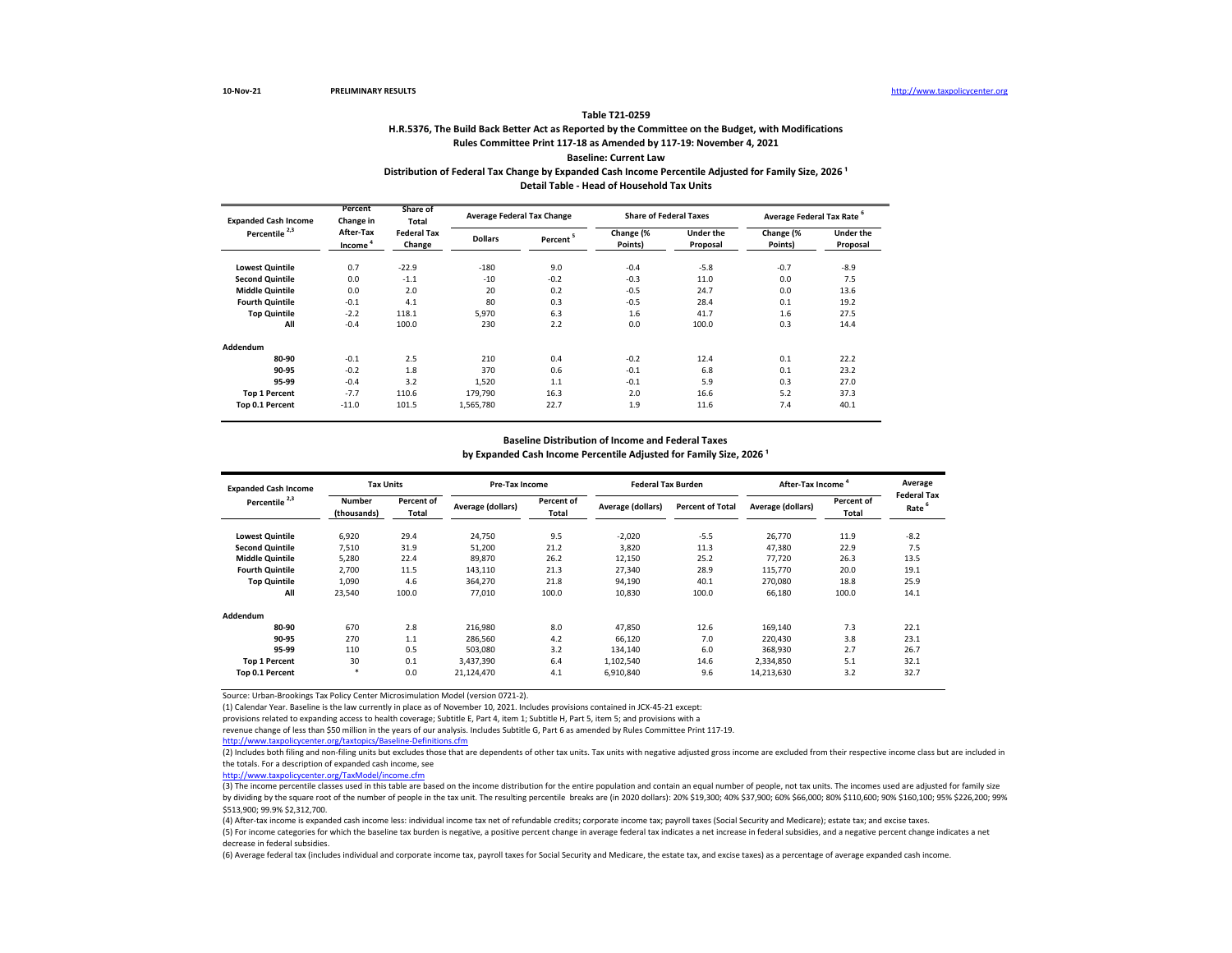## **H.R.5376, The Build Back Better Act as Reported by the Committee on the Budget, with Modifications Rules Committee Print 117-18 as Amended by 117-19: November 4, 2021 Baseline: Current Law** Distribution of Federal Tax Change by Expanded Cash Income Percentile Adjusted for Family Size, 2026<sup>1</sup>

**Detail Table - Tax Units with Children**

| <b>Expanded Cash Income</b> | Percent<br>Change in                                             | Share of<br>Total |                | <b>Average Federal Tax Change</b> | <b>Share of Federal Taxes</b> |                       | Average Federal Tax Rate <sup>6</sup> |                       |
|-----------------------------|------------------------------------------------------------------|-------------------|----------------|-----------------------------------|-------------------------------|-----------------------|---------------------------------------|-----------------------|
| Percentile <sup>2,3</sup>   | After-Tax<br><b>Federal Tax</b><br>Change<br>Income <sup>1</sup> |                   | <b>Dollars</b> | Percent <sup>5</sup>              | Change $\sqrt{8}$<br>Points)  | Under the<br>Proposal | Change (%<br>Points)                  | Under the<br>Proposal |
| <b>Lowest Quintile</b>      | 1.0                                                              | $-4.9$            | $-270$         | 14.5                              | $-0.1$                        | $-1.1$                | $-1.0$                                | $-8.3$                |
| <b>Second Quintile</b>      | 0.1                                                              | $-0.5$            | $-30$          | $-0.6$                            | $-0.1$                        | 2.5                   | $-0.1$                                | 8.0                   |
| <b>Middle Quintile</b>      | 0.0                                                              | 0.0               | $\ast$         | 0.0                               | $-0.2$                        | 7.5                   | 0.0                                   | 14.3                  |
| <b>Fourth Quintile</b>      | 0.0                                                              | 1.0               | 60             | 0.2                               | $-0.5$                        | 17.0                  | 0.0                                   | 19.4                  |
| <b>Top Quintile</b>         | $-1.7$                                                           | 104.1             | 6.600          | 4.3                               | 0.9                           | 73.9                  | 1.2                                   | 28.7                  |
| All                         | $-0.9$                                                           | 100.0             | 1,160          | 3.0                               | 0.0                           | 100.0                 | 0.7                                   | 22.6                  |
| Addendum                    |                                                                  |                   |                |                                   |                               |                       |                                       |                       |
| 80-90                       | $-0.1$                                                           | 1.7               | 210            | 0.3                               | $-0.4$                        | 14.9                  | 0.1                                   | 22.5                  |
| 90-95                       | $-0.1$                                                           | 1.7               | 420            | 0.4                               | $-0.3$                        | 11.9                  | 0.1                                   | 25.0                  |
| 95-99                       | $-0.5$                                                           | 7.3               | 2,300          | 1.2                               | $-0.3$                        | 18.5                  | 0.3                                   | 28.7                  |
| <b>Top 1 Percent</b>        | $-5.2$                                                           | 93.6              | 117,580        | 10.7                              | 2.0                           | 28.7                  | 3.5                                   | 36.2                  |
| Top 0.1 Percent             | $-8.6$                                                           | 70.9              | 910,260        | 17.7                              | 1.7                           | 13.9                  | 5.8                                   | 38.4                  |

### **Baseline Distribution of Income and Federal Taxes**

by Expanded Cash Income Percentile Adjusted for Family Size, 2026<sup>1</sup>

| <b>Expanded Cash Income</b><br>Percentile <sup>2,3</sup> | <b>Tax Units</b>      |                     | <b>Pre-Tax Income</b> |                            | <b>Federal Tax Burden</b> |                         | After-Tax Income  |                     | Average<br><b>Federal Tax</b> |
|----------------------------------------------------------|-----------------------|---------------------|-----------------------|----------------------------|---------------------------|-------------------------|-------------------|---------------------|-------------------------------|
|                                                          | Number<br>(thousands) | Percent of<br>Total | Average (dollars)     | Percent of<br><b>Total</b> | Average (dollars)         | <b>Percent of Total</b> | Average (dollars) | Percent of<br>Total | Rate                          |
| <b>Lowest Quintile</b>                                   | 11,250                | 21.3                | 25,390                | 3.1                        | $-1.830$                  | $-1.0$                  | 27,230            | 4.3                 | $-7.2$                        |
| <b>Second Quintile</b>                                   | 11,600                | 21.9                | 55,290                | 7.0                        | 4.430                     | 2.6                     | 50,860            | 8.2                 | 8.0                           |
| <b>Middle Quintile</b>                                   | 10,360                | 19.6                | 105.430               | 11.9                       | 15.020                    | 7.7                     | 90,410            | 13.1                | 14.3                          |
| <b>Fourth Quintile</b>                                   | 9,830                 | 18.6                | 185,460               | 19.9                       | 35.860                    | 17.5                    | 149,590           | 20.5                | 19.3                          |
| <b>Top Quintile</b>                                      | 9,660                 | 18.3                | 552,800               | 58.2                       | 152.140                   | 73.0                    | 400.660           | 54.0                | 27.5                          |
| All                                                      | 52,930                | 100.0               | 173,370               | 100.0                      | 38.040                    | 100.0                   | 135,330           | 100.0               | 21.9                          |
| Addendum                                                 |                       |                     |                       |                            |                           |                         |                   |                     |                               |
| 80-90                                                    | 4.850                 | 9.2                 | 284.420               | 15.0                       | 63.690                    | 15.4                    | 220.720           | 15.0                | 22.4                          |
| 90-95                                                    | 2.390                 | 4.5                 | 410.650               | 10.7                       | 102.400                   | 12.2                    | 308.240           | 10.3                | 24.9                          |
| 95-99                                                    | 1.930                 | 3.7                 | 691.330               | 14.6                       | 196.100                   | 18.8                    | 495.230           | 13.4                | 28.4                          |
| <b>Top 1 Percent</b>                                     | 490                   | 0.9                 | 3,374,160             | 17.9                       | 1,102,870                 | 26.7                    | 2.271.280         | 15.4                | 32.7                          |
| Top 0.1 Percent                                          | 50                    | 0.1                 | 15,777,220            | 8.2                        | 5,155,070                 | 12.2                    | 10,622,150        | 7.1                 | 32.7                          |

Source: Urban-Brookings Tax Policy Center Microsimulation Model (version 0721-2).

Note: Tax units with children are those claiming an exemption for children at home or away from home or with children qualifying for the Child Tax Credit or EITC.

(1) Calendar Year. Baseline is the law currently in place as of November 10, 2021. Includes provisions contained in JCX-45-21 except:

provisions related to expanding access to health coverage; Subtitle E, Part 4, item 1; Subtitle H, Part 5, item 5; and provisions with a

revenue change of less than \$50 million in the years of our analysis. Includes Subtitle G, Part 6 as amended by Rules Committee Print 117-19.

<http://www.taxpolicycenter.org/taxtopics/Baseline-Definitions.cfm>

(2) Includes both filing and non-filing units but excludes those that are dependents of other tax units. Tax units with negative adjusted gross income are excluded from their respective income class but are included in the totals. For a description of expanded cash income, see

[http://www.taxpolicycente](http://www.taxpolicycenter.org/TaxModel/income.cfm)r.org/TaxModel/income.cfm

(3) The income percentile classes used in this table are based on the income distribution for the entire population and contain an equal number of people, not tax units. The incomes used are adjusted for family size by dividing by the square root of the number of people in the tax unit. The resulting percentile breaks are (in 2020 dollars): 20% \$19,300; 40% \$37,900; 60% \$66,000; 80% \$110,600; 90% \$160,100; 90% \$160,100; 95% \$226,200; 99% \$513,900; 99.9% \$2,312,700.

(4) After-tax income is expanded cash income less: individual income tax net of refundable credits; corporate income tax; payroll taxes (Social Security and Medicare); estate tax; and excise taxes. (5) For income categories for which the baseline tax burden is negative, a positive percent change in average federal tax indicates a net increase in federal subsidies, and a negative percent change indicates a net decrease in federal subsidies.